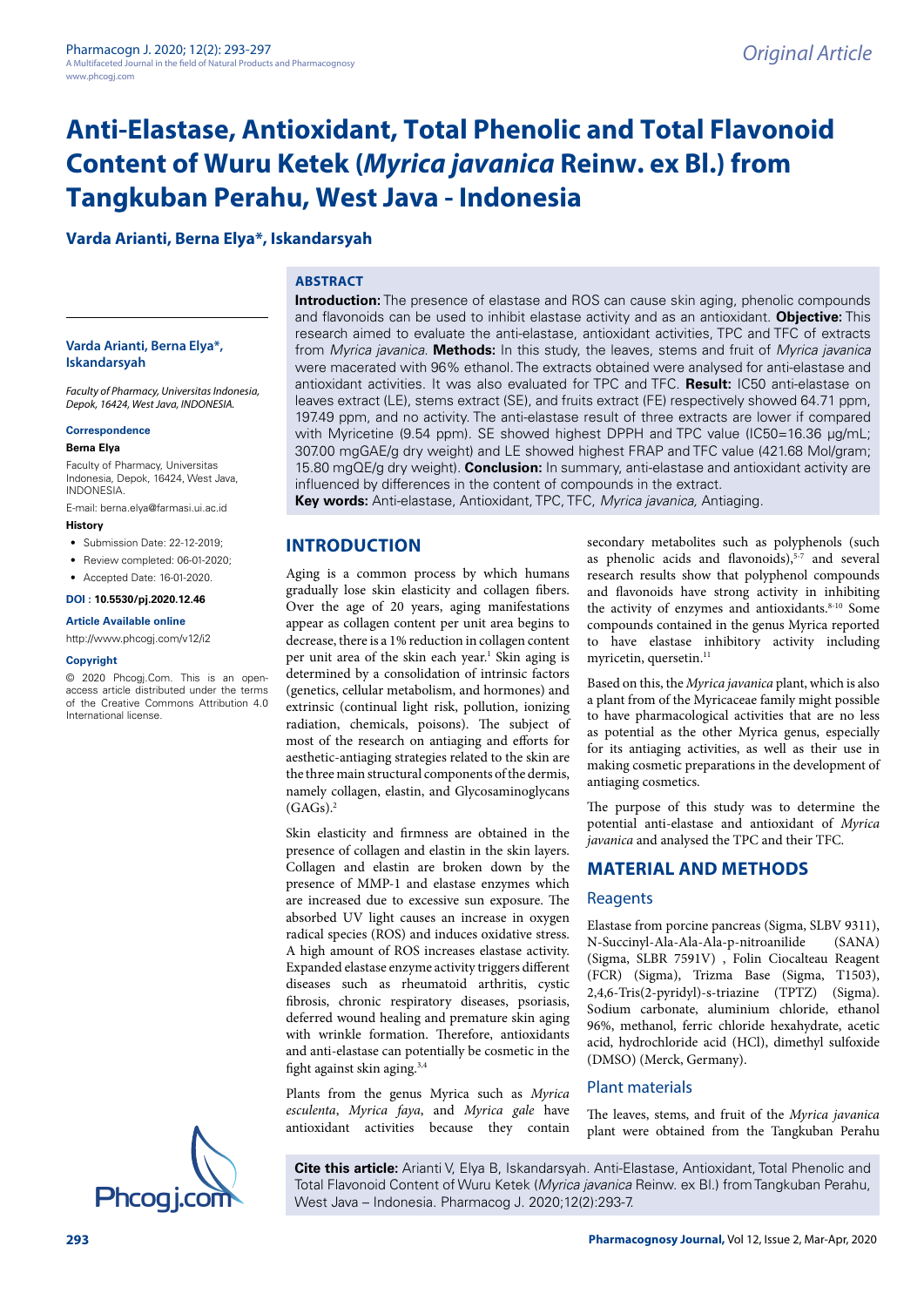forest in the Bandung area, West Java. Plants are determined by the School of Life Science and Technology, Bandung Institute of Technology (ITB) (Approval No. 3911/I1.CO2.2/PL/2019).

#### Extraction

50 gram of *Myrica javanica* leaves, stems and fruit of each plant was extracted by 3 times maceration method using 96% ethanol (500ml), then stirred and allowed to stand for 24 hours. The extracts were concentrated with a rotary vacuum evaporator and dried over a water bath, stored in a closed container.

#### Anti-elastase assay

Anti-Elastase assay was determined according to the method of Wittenauer, et al. with modifications.<sup>12</sup> Pre-incubation of 20 µl extract sample in DMSO solution, 130 µL buffered Tris-HCl pH 8.0 with PE (Porcine Elastase) 25 µl for 15 minutes at 25ºC and the reaction was started with the addition of SANA 20 µl substrate for 15 minutes on 96-well microplate (NUNC). Extracts and substrate solutions without enzymes are used as control. The absorbance was measured at 401 nm using a microplate reader. The inhibitory effect of the sample on antielastase activity was calculated as:

Percent Inhibition  $(\% ) = [(A-B)/A] \times 100\%$ 

A = absorbance control

B = absorbance sample

After obtaining the percentage of inhibition of each concentration, then the equation  $y = bx + a$  was determined by calculating a linear regression curve where x is the concentration  $(\mu g/mL)$  and y is the percentage of inhibition (%). Anti-elastase activity is expressed by 50% Inhibition Concentration (IC50), which is a sample concentration that can reduce enzyme elastase by 50%. Myricetine was used as positive control.

#### Antioxidant assay

#### *DPPH assay*

DPPH free radical scavenging activities of tested extracts were determined based on a protocol modified from Bobo-Garcia*, et al.* A total of 0.3 mM DPPH solution in absolute methanol was available. Samples with different concentrations in absolute methanol were evenly mixed with methanol DPPH solution to purchase a total of 200 µL. After a 30 min incubation period in room temperature and the dark condition, the absorbance was detected at 517 nm by using the microplate reader. Quercetin was used as the positive control.

#### *IC50 antioxidant*

IC50 values were calculated based on the presentation of inhibition of DPPH radicals from each concentration of the sample solution with the formula:

% inhibition = (Absorbance sample/Absorbance control) x 100%

After obtaining the percentage of inhibition of each concentration, then the equation  $y = bx + a$  was determined by calculating a linear regression curve where x is the concentration  $(\mu g/mL)$  and y is the percentage of inhibition (%). Antioxidant activity is expressed by 50% Inhibition Concentration (IC50), which is a sample concentration that can reduce DPPH radical by 50%.

## *FRAP assay*

The FRAP radical method (Tomasina, *et all*) was a little modified in order to estimate the antioxidant effect of the samples. The FRAP reagent was ready freshly by mixing 10 mL of acetate buffer 300 mM, 1 mL of ferric chloride hexahydrate 20 mM dissolved in distilled water, and 1 mL of 2,4,6-Tris(2-pyridyl)-s-triazine (TPTZ) 10 mM dissolved

in HCl 40 mM. 20 µL sample were mixed with 280 µL FRAP reagent then incubate for 30 min at 37°C. The absorbance was measured at 593 nm with microplate reader.

# Total phenolic content (TPC) assay

An amount of 20 µl of methanol extract was added 100 µl of FCR solution shaken for 60 seconds in a 96-well microplate (NUNC). Incubated at room temperature for 5 minutes and then added 80 µl sodium carbonate solution. Shake again for 1 minute and incubate at room temperature for 2 hours. Uptake was measured on a microplate reader at 720 nm. Control solution is made in the same way replaces the extract with distilled water. Calculation of total polyphenol content by means of a conversion on the calibration curve of gallic acid solution 4-24 µg/mL.

## Total flavonoid content (TFC) assay

A total of 20 µl of methanol extract was added 20 µL of aluminium chloride solution and 20 µL of sodium acetate solution and 180 µL of distilled water in 96-NUNC well microplate. The mixture was incubated at room temperature for 30 minutes and measured the absorption with microplate reader at 415 nm. Calibration solution curves used quercetin in methanol  $(4, 6, 8, 10, 12,$  and  $14 \mu g/mL)$  were used to calculate total flavonoid contents.

## Statistical analysis

All statistics analyses were achieved using SPSS 24.0 for Windows. The data was analysed by Pearson's Correlation. It is technique for investigating the relationship between two quantitative and finding association between two variables.

# **RESULTS**

#### Elastase assay

Elastase is the one of the main components of extracellular matrix and thus the main to loosening of skin resulting in skin aging. The observations showed anti-elastase activities in some parts extract of *Myrica javanica*. Anti-elastase activity of the *Myrica javanica* was found to be highest in LE, SE showed the second highest anti-elastase activity while FE did not show any anti-elastase activity. Elastase inhibition results for the three extracts are below when compared with myricetine. The results are shown in (Figure 1).

#### Antioxidant assay

## *DPPH assay*

DPPH radical scavenging activity was determined by using quercetin as standard ( $R^2$  = 0.9908) (Figure 2). Researces showed presence of potent DPPH radical scavenging activity in all part of *Myrica javanica* extracts (Table 1).

#### *FRAP assay*

The anti-oxidant ability of the *Myrica javanica* extracts from the three different parts to scavenge radical FRAP *in vitro* was analysed by microplate reader. The results are shown in Table 2.

## Total phenolic content (TPC) and total flavonoid content (TFC)

TPCs of *Myrica javanica* extracts were determined by using gallic acid as standard ( $R^2 = 0.9964$ ) (Figure 3). It was highest in SE and lowest in fruit extract (Table 3). TFC were determined by using quercetin as standard  $(R2 = 0.997)$  (Figure 4). LE showed highest TFC and FE showed lowest TFC (Table 3).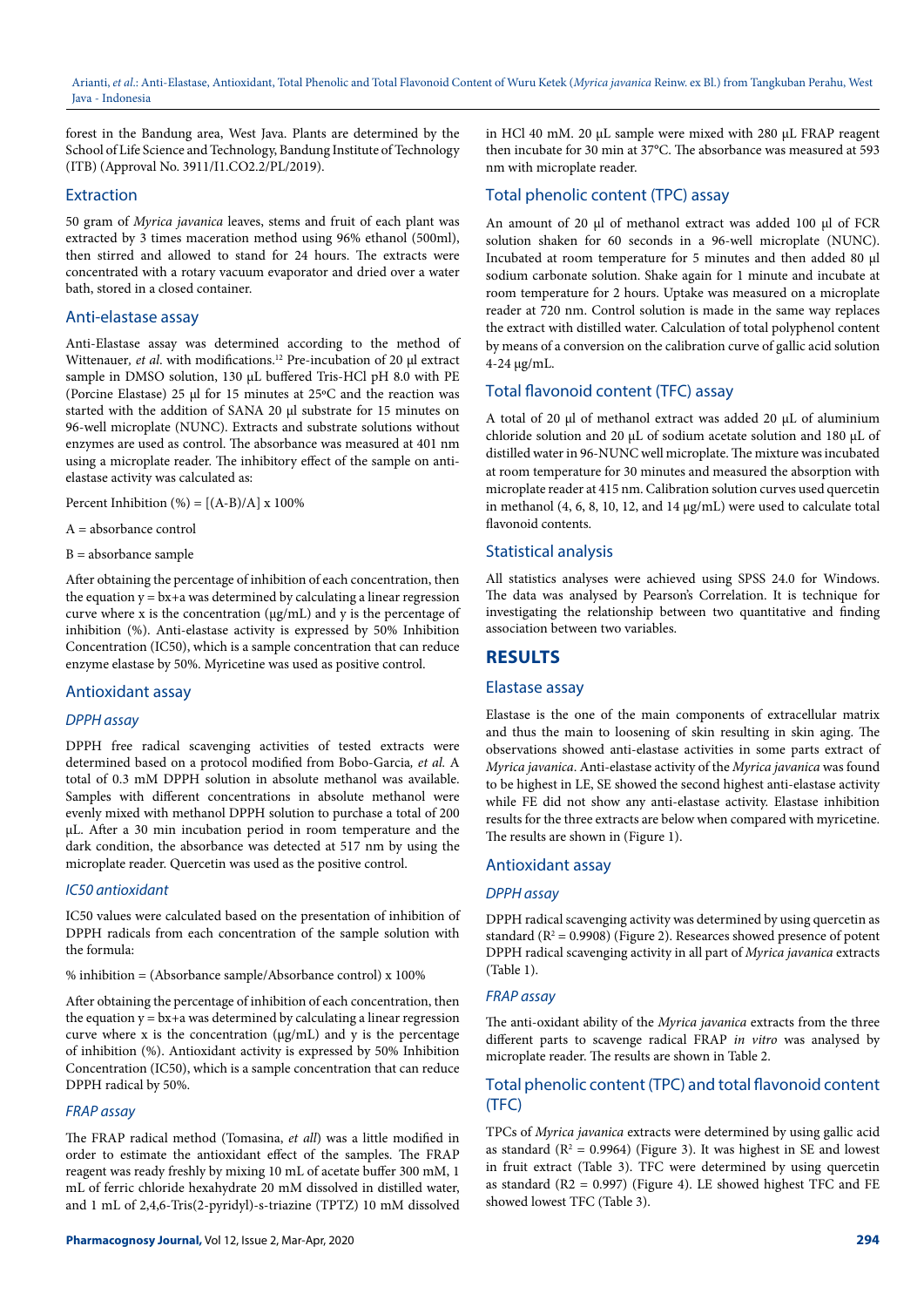Arianti, *et al*.: Anti-Elastase, Antioxidant, Total Phenolic and Total Flavonoid Content of Wuru Ketek (*Myrica javanica* Reinw. ex Bl.) from Tangkuban Perahu, West Java - Indonesia



**Figure 1:** IC50 of some parts extract of *Myrica javanica* and Myricetine as positive control.



**Figure 2:** Calibration curve of Quercetin.



**Figure 3:** Calibration curve of gallic acid.



**Table 1: Antioxidant Activities with DPPH Assay of Some Parts of** *Myrica javanica* **Extract.**

| <b>Sample</b>        | <b>Equation</b>        | $R^2$  | <b>IC50 DPPH</b><br>(ppm) |
|----------------------|------------------------|--------|---------------------------|
| Leaf Extract         | $y = 2.2892x + 0.03$   | 0.9993 | 21.83                     |
| Stem Extract         | $y = 3.3542x - 4.877$  | 0.9978 | 16.36                     |
| <b>Fruit Extract</b> | $y = 0.2637x + 13.643$ | 0.9996 | 137.87                    |
| Quercetin            | $y = 9.1305x - 4.388$  | 0.9908 | 5.96                      |

**Table 2: Result FRAP Assay of** *Myrica javanica* **extracts indicated by the amounts of ferrous ion (Mol/gram).**

| <b>Sample</b>  | FeEAC (Mol/gram) |  |
|----------------|------------------|--|
| Leaves extract | 421.68           |  |
| Stems extract  | 390.00           |  |
| Fruit extract  | 73.04            |  |

#### **Table 3: TPC and TFC in the ethanol extracts of** *Myrica javanica***.**

| <b>Sample</b>        | <b>TPC</b><br>(mg GAE/g Dry Weigth) | <b>TFC</b><br>(mg QE/g Dry Weigth) |
|----------------------|-------------------------------------|------------------------------------|
| Leaf Extract         | 259.40                              | 15.80                              |
| Stem Extract         | 307.00                              | 10.03                              |
| <b>Fruit Extract</b> | 36.80                               | 4.09                               |

#### **Table 4: Pearson's Correlation value in some extracts of** *Myrica javanica*  **(n=3).**

|                         | <b>TPC</b> | <b>TFC</b> |
|-------------------------|------------|------------|
| Elastase inhibition (%) | 0.683      | $0.990*$   |
| DPPH (IC50)             | $-0.992*$  | $-0.850$   |
| $\textbf{FRAP}$ (%)     | $0.965*$   | $0.916*$   |

Note: \*r > 0.9 has a very strong correlation

## **DISCUSSION**

Based on the results obtained, for anti-elastase activity have a very strong correlation with the TFC values shown in Table 4. That means with the increase in TFC, the percent inhibition of elastase will be even greater. Based on Kanashiro *et al.* (2007), some flavonoid compounds such as quercetin, myricetin can inhibit elastase.<sup>11</sup>

The antioxidant activity (DPPH Assay) of SE (IC50 = 16.36  $\mu$ g/mL) and LE (IC50 = 21.83  $\mu$ g/mL) have strong antioxidant activity (the IC50 value < 10 μg/mL), while FE (IC50 = 137.87 μg/mL) has antioxidant activity that is weak (the IC50 value range from 100-250 μg/mL), if IC50 is above 250 µg/mL then the compound has no antioxidant activity.15

Likewise, for FRAP results in FE have the lowest percent inhibition among others. This present study is correlated with Spinola *et al.* (2014) that FE from another Myrica genus show weaker antioxidant activity compared to LE<sup>6</sup>, but in Li et al. (2017) study that FE of *Myrica rubra* have stronger antioxidant activity compared to LE and SE.<sup>16</sup>

TPC was showed a very strong relationship with DPPH and FRAP (Table 4). Due to the same principle that utilizes an electron-transfer mechanism, extract with high TPC contribute to express high DPPH scavenging activity.<sup>17</sup>

# **CONCLUSION**

Among the test samples, anti-elastase and antioxidant activity are influenced by differences in the content of compounds in the extract. In the elastase inhibition and reduction of Fe ions, the compounds that play a role are the flavonoid group. As for the inhibition of free radicals are a phenolic group. Therefore, it is hoped that further research into a main compound that has the role of inhibiting the antiaging process.

# **ACKNOWLEDGMENT**

This research was supported by Faculty of Pharmacy, Universitas Indonesia and funded by Directorate of Research and Community Engagement (PITTA B 2019), Universitas Indonesia.

# **CONFLICTS OF INTEREST**

The authors have not declared any conflict of interest.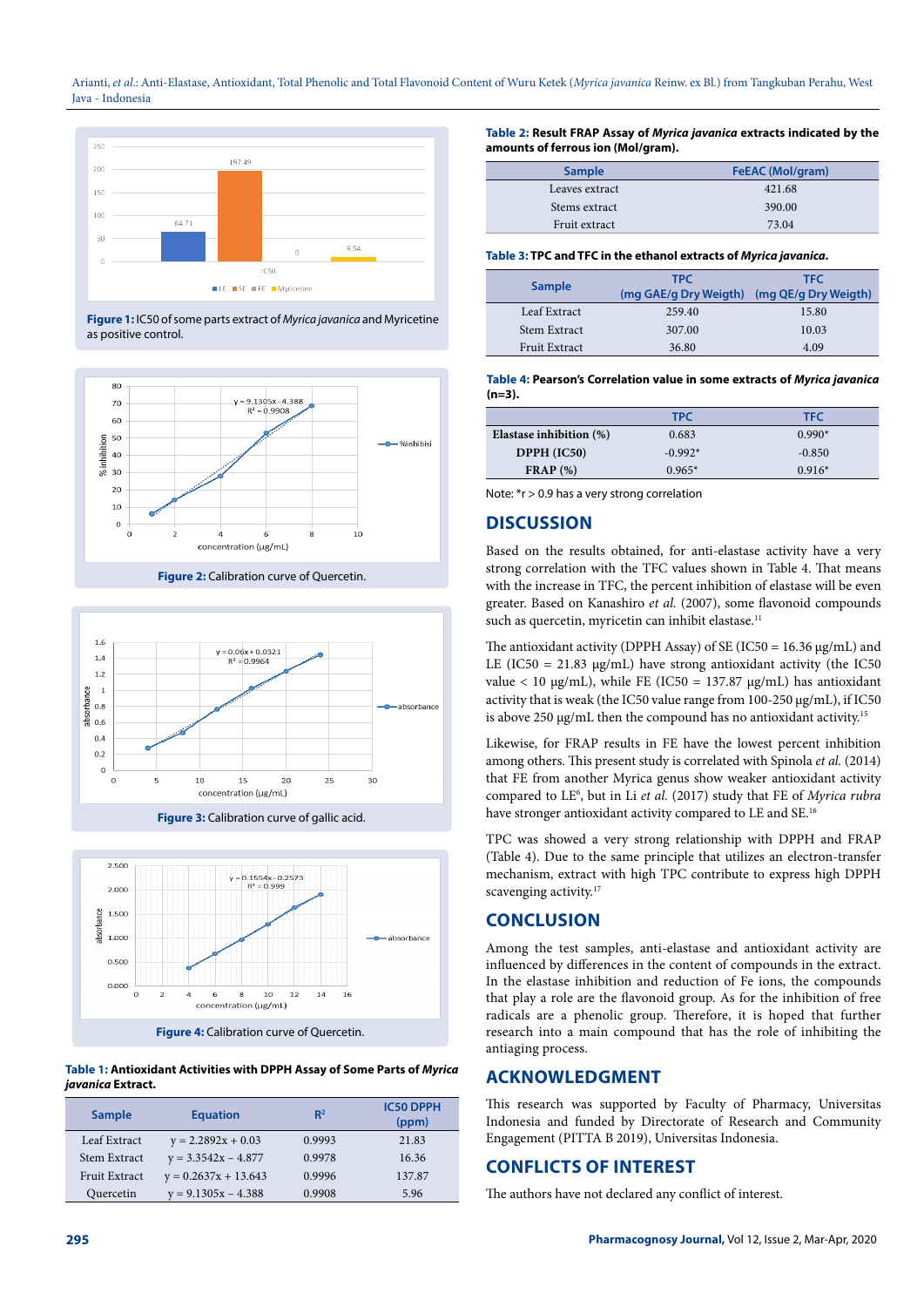Arianti, *et al*.: Anti-Elastase, Antioxidant, Total Phenolic and Total Flavonoid Content of Wuru Ketek (*Myrica javanica* Reinw. ex Bl.) from Tangkuban Perahu, West Java - Indonesia

# **ABBREVIATIONS**

**ROS:** oxygen radical species, **TPC:** total phenolic content, **TFC:** total flavonoid content, **LE:** leaves extract, **SE:** stem extract, **FE:** fruit extract, **DPPH:** 2,2-difenil-1- pikrilhidrazil, **FRAP:** ferric reducing antioxidant power, **TPTZ:** 2,4,6-Tris(2-pyridyl)-s-triazine.

## **REFERENCES**

- 1. Hooda R. Antiwrinkle Herbal Drugs An Update. Journal of Pharmacognosy and Phytochemistry. 2015;4(4):277-81.
- 2. Ganceviciene R, Liakou AI, Theodoridis A, Makrantonaki E, Zouboulis CC. Skin Anti-Aging Strategies. Dermato-Endocrinology. 2012;4:3:308-19.
- 3. Azmi N, Hashim P, Hashim DM, Halimoon N, Majid NMN. Anti-Elastase, Anti-Tyrosinase and Matrix Metalloproteinase-1 Inhibitory Activity of Earthworm Extracts as Potential New Anti-Aging Agent. Asian Pacific Journal of Tropical Biomedicine. 2014;4(Suppl 1):S348-52.
- 4. Ndlovu G, Fouche G, Tselanyane M, Cordier W, Steenkamp V. *In Vitro* Determination of the Anti-Aging Potential of Four Southern African Medicinal Plants. BMC Complementary and Alternative Medicine. 2013;13:304.
- 5. Rawat S, Jugran A, Giri L, Bhatt ID, Rawal RS. Assessment of Antioxidant Properties in Fruits of *Myrica esculenta*: A PopularWild Edible Species in Indian Himalayan Region. Evidence-Based Complementary and Alternative Medicine. 2011;512787(8).
- 6. Spinola V, Llorent-Martinez EJ, Gouveia S, Castilho PC. *Myrica faya*: A New Source of Antioxidant Phytochemicals. Journal Agricultural and Food Chemistry. 2014;62:9722-35.
- 7. Mathiesen L, Malterud KE, Sund RB. Antioxidant Activity of Fruit Exudate and C-Methylated Dihydrochalcones from *Myrica gale*. Pianta Med. 1995;61:515-8.
- 8. Lee KK, Choi JJ, Park EJ, Choi JD. Anti-Elastase and Anti-Hyaluronidase of Phenolic Substance from *Areca Catechu* as A New Anti-Ageing Agent. International Journal of Cosmetic Science. 2001;23:341-6.
- 9. Thring T, Hili P, Naughton DP. Anti-Collagenase, Anti-Elastase and Anti-Oxidant Activities of Extracts from 21 Plants. BMC Complementary and Alternative Medicine. 2009;9:27.
- 10. Singh JP, Kaur A, Shevkani K, Singh N. Influence of Jambolan (*Syzygium Cumini*) and Xanthan Gum Incorporation on the Physicochemical, Antioxidant and Sensory Properties ff Gluten‐Free Eggless Rice Muffins. International Journal of Food Science and Technology. 2015;50(5):1190-7.
- 11. Kanashiro A, Souza JG, Kabeya LM, Azzolini AECS, Luciano-Valim YM. Elastase Release by Stimulated Neutrophils Inhibited by Flavonoids: Importance of the Catechol Group. Zeitschrift fur Naturforschung. 2007;62c:357-61.
- 12. Wittenauer J, Mäckle S, Sußmann D, Schweiggert-Weisz U, Carle R. Inhibitory Effects of Polyphenols from Grape Pomace Extract on Collagenase and Elastase Activity. Fitoterapia. 2015;101:179-87.
- 13. Bobo-Garcia G, Davidov-Pardo G, Arroqui C, Virseda P, Marin-Arroyo MR, Navarro M. Intra-Laboratory Validation of Microplate Methods for Total Phenolic Content and Antioxidant Activity on Polyphenolic Extracts, and Comparison with Conventional Spectrophotometric Methods. Journal Science Food Agriculture. 2015;95:204-9.
- 14. Tomasina F, Carabio C, Celano L, Thomsont L. Analysis of Two Methods to Evaluated Antioxidants. Biochemistry and Molecular Biology Education. 2012;40(4):266-70.
- 15. Phongpaichit S, Nikom J, Rungjindamai N, Sakayaroj J, Hutadilok‐Towatana N, Rukachaisirikul V, Kirtikara K. Biological Activities of Extracts from Endophytic Fungi Isolated from Garcinia Plants. FEMS Immunol Med Microbiol. 2007;51;517-25.
- 16. Li Z, Shi W, Cheng L, Pan S, Wang C. Screening of The Phenolic Profile and Their Antioxidative Activities of Methanol Extracts of *Myrica rubra* Fruits, Leaves and Bark. Journal of Food Measurement and Characterization. 2017;12(1):128-34.
- 17. Karadag A, Ozcelik B, Saner S. Review of Methods to Determine Antioxidant Capacities. Food Anal Method. 2009;2:41-60.



#### **SUMMARY**

- IC50 anti-elastase on leaves extract (LE), stems extract (SE), and fruits extract (FE) respectively showed 64.71 ppm, 197.49 ppm, and no activity. The anti-elastase result of three extracts are lower if compared with Myricetine (9.54 ppm).
- SE showed highest DPPH and TPC value (IC50=16.36 µg/mL; 307.00 mgGAE/g dry weight) and LE showed highest FRAP and TFC value (421.68 Mol/gram; 15.80 mgQE/g dry weight).

**GRAPHICAL ABSTRACT**